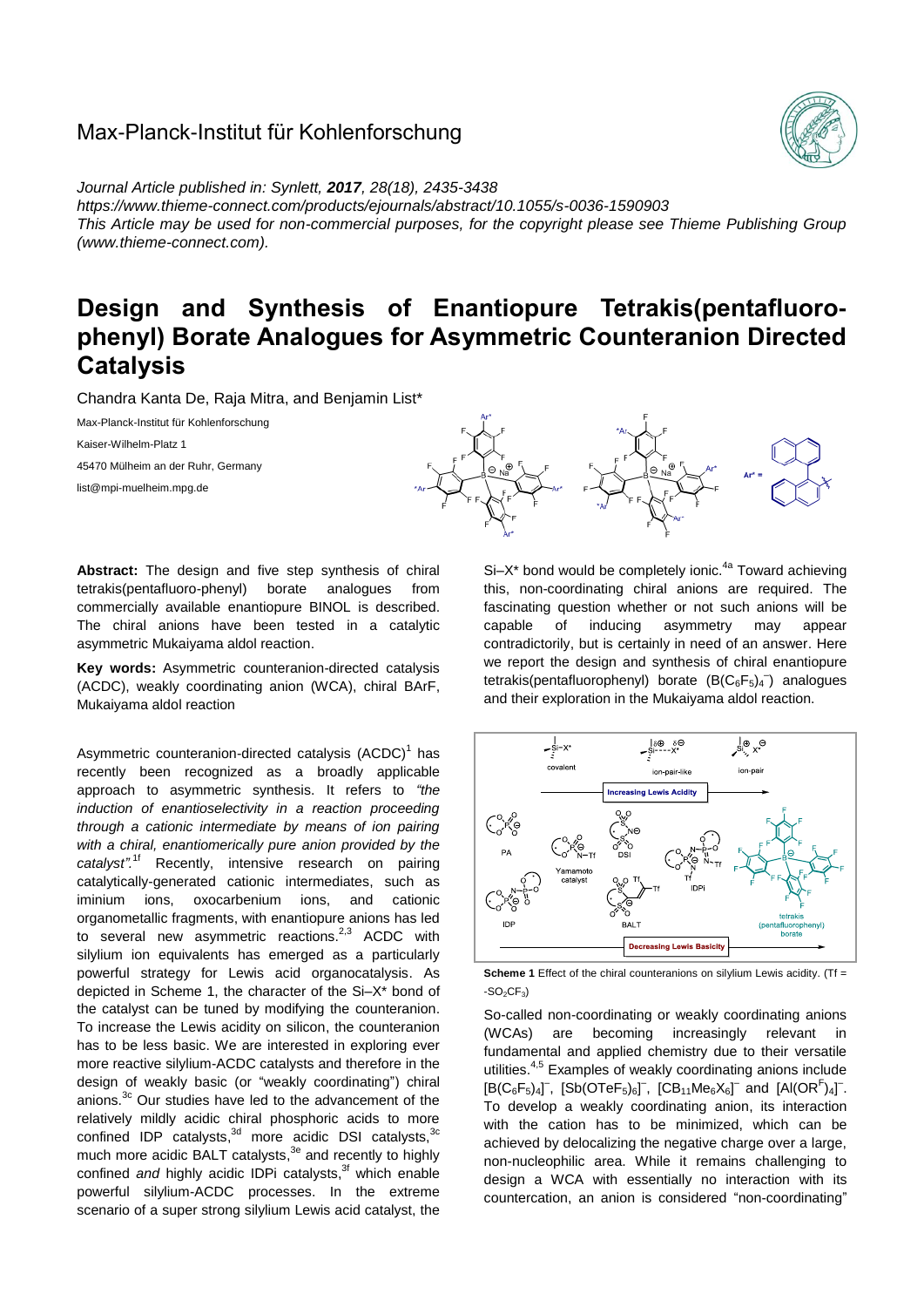when its coordination towards the cation is weaker than that of surrounding solvent molecules.

We became interested in designing chiral tetrakis(pentafluorophenyl) borate  $(B(C_6F_5)_4^-)$  analogues. Toward this end, we decided to attach a chiral 1,1' binaphthalen-2-yl unit onto the perfluorinated aryl groups of the borate anion leading to salts **4a** and **4b** (Scheme 2).



**Scheme 2** Preparation 2-tetrafluorophenyl-1,1'-binaphthalene **1** and its application to synthesis of BAr<sup>F</sup> **4** 

Our synthesis commenced with (*S*)-[1,1'-binaphthalen]-2-yl trifluoromethanesulfonate (**1**) which was prepared from commercially available (*R*)-BINOL in three steps on a gram-scale following a literature known procedure.<sup>6</sup> Our initial efforts toward incorporating a tetrafluorophenyl unit onto binaphthyltriflate (*S*)-**1** via Suzuki coupling with the corresponding tetrafluorophenyl boronic acid yielded only trace amounts of product **2a**. An alternative approach for the Suzuki coupling could be reversing the reacting partners, i.e. a reaction between [1,1'-binaphthalen]-2 ylboronic acid and tetra-fluoro-bromobenzene. However, this would require an additional step to synthesize [1,1' binaphthalen]-2-ylboronic acid from binaphthyltriflate (*S*)-**1** *via* Miyaura borylation.

Gratifyingly, we found that when binaphthyltriflate (*S*)-**1** was reacted with 2,3,5,6-tetrafluorophenyl zinc bromide (**3a**) under Negishi cross-coupling conditions, (*S*)-**2a** was obtained in 72% yield (Scheme 2, eq. 1). Under similar conditions, the reaction between (*S*)-**1** and 2,3,4,6 tetrafluoro-phenyl zinc bromide (**3b**) provided (*S*)-**2b** in 81% yield (Scheme 2, eq. 2). Next, we utilized these two (*S*)-2-tetrafluorophenyl-1,1'-binaphthalenes to synthesize enantiopure chiral borate sodium salts. Accordingly, a one pot protocol in which a C–H lithiation was followed by reacting the resulting aryl lithium species with boron trichloride furnished sodium borate salts **4a** and **4b** in 52% and 45% isolated yield, respectively (Scheme 2).

Our next goal was to explore these enantiopure counteranions in enantioselective catalysis. Toward this end, the Lewis acid catalyzed Mukaiyama aldol reaction was evaluated using salts **4a** and **4b**. 7 As a model reaction, 2-naphthaldehyde (**5**) was reacted with silyl ketene acetal **6** in the presence of catalytic amounts of both TMSCl and chiral sodium borates **4** (Scheme 3). We expected these conditions to generate small quantities of the equivalent of a trimethylsilylium borate salt. With catalyst **4a** the desired aldol product **7** was indeed obtained but racemically. Catalyst **4b** provided aldol product **7** with a small but reproducible 54:46 er. Neither using salt **4** alone nor TMSCl alone led to any product formation under the reaction conditions.



Scheme 3 Application of the Na-BAr<sup>F\*</sup> in Mukaiyama aldol reaction.

In summary, we have developed a short synthetic route to enantiopure weakly coordinating borates from enantiopure BINOL.<sup>8</sup> The key step of our synthetic route involved a Negishi cross-coupling reaction with electron deficient tetrafluoro-phenyl zinc bromide. The newly designed and synthesized enantiopure borates **4** were evaluated in a Mukaiyama aldol reaction. Clearly, there is a vast potential for weakly coordinating chiral borates in chemistry that can now be explored.

# **Acknowledgment**

We thank the technicians of our group and the analytical departments of the institute for support of this work. We thank Dr. Sorto and Dr. Alachraf for early contributions. Funding from the Max-Planck-Society and the European Research Council (Advanced Grant CHAOS) is gratefully acknowledged.

#### **References and Notes**

- (1) (a) Mahlau, M.; List, B. A*ngew. Chem. Int. Ed.* **2013**, *52*, 518. Also see: (b) Lacour, J.; Hebbe-Viton, V. *Chem. Soc. Rev.* **2003**, *32*, 373. (c) Phipps, R. J.; Hamilton, G. L.; Toste, F. D. *Nat. Chem.* **2012**, *4*, 603-614. (d) Brack, K.; Jacobsen, E. N. A*ngew. Chem. Int. Ed.* **2013**, *52*, 534-561. For early studies: (e) Llewellyn, D. B.; Adamson, D.; Arndtsen, B. A. *Org. Lett.* **2000**, *2*, 4165. (f) Carter, C.; Fletcher, S.; Nelson, A. *Tetrahedron: Asymmetry* **2003**, *14*, 1995.
- (2) (a) Akiyama, T.; Mori, K. *Chem. Rev.* **2015**, *115*, 9277. (b) Parmar, D.; Sugiono, E.; Raja, S.; Rueping, M. *Chem. Rev.*  **2014**, *114*, 9047. (c) *Asymmetric Organocatalysis Workbench Edition*; List, B.; Maruoka, K., Eds.; Thieme: Stuttgart, **2012** (d) Terada, M. *Synthesis* **2010**, 1929. (e) Kampen, D.; Reisinger, C. M.; List, B. *Top Curr. Chem.*  **2010**, *291*, 395. (f) Akiyama, T. *Chem. Rev.* **2007**, *107*, 5744. Also see: Mao, Z.; Mo, F.; Lin, X. *Synlett* **2016**, 546. (g) Tay, J.-H.; Nagorny, P. *Synlett* **2016**, 551. (h) Lai, Z.; Sun, J. *Synlett* **2016**, 555. (i) Lebée, C.; Blanchard, F.;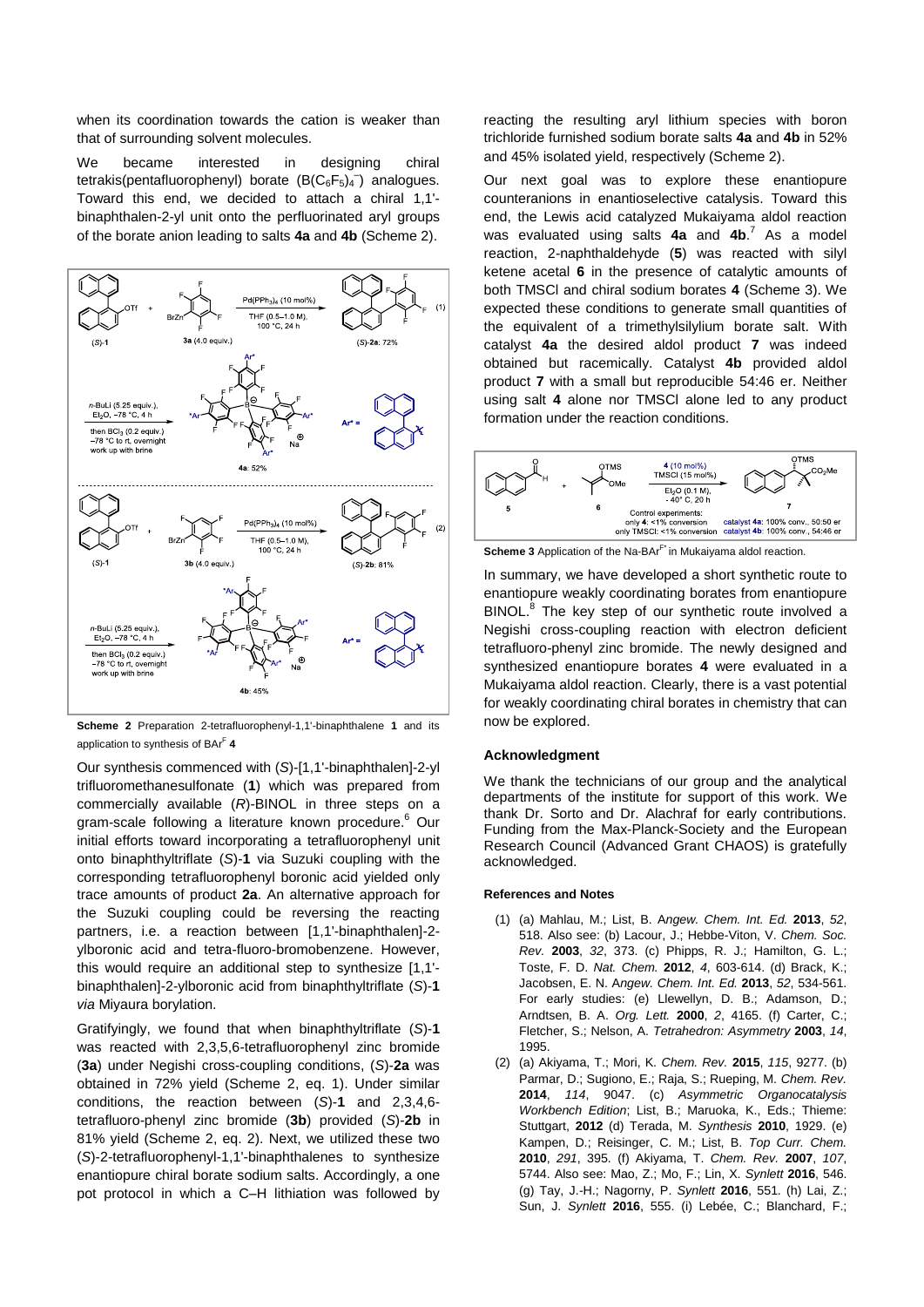Masson, G. *Synlett* **2016**, 559. (j) Qin, L.; Wang, P.; Zhang, Y.; Ren, Z.; Zhang, X.; Da, C.-S. *Synlett* **2016**, 571. (k) Jiang, F.; Zhang, Y.-C.; Yang, X.; Zhu, Q.-N.; Shi, F. *Synlett* **2016**, 575. (l) Kanomata, K.; Terada, M. *Synlett* **2016**, 581. (m) Zhou, Y.; Liu, X.-W.; Gu, Q.; You, S.-L. *Synlett* **2016**, 586. (n) Monaco, M. R.; Properzi, R.; List, B. *Synlett* **2016**, 591. (o) Hatano, M.; Ishihara, H.; Goto, Y.; Ishihara, K. *Synlett* **2016**, 564. (p) Guo, Y.; Gao, Z.; Meng, X.; Huang, G.; Zhong, H.; Yu, H.; Ding, X.; Tang, H.; Zou, C. *Synlett* **2017**, e-First.

- (3) (a) Rueping, M.; Nachtsheim, B. J.; Ieawsuwan, W.; Atodiresei, I. *Angew. Chem. Int. Ed.* **2011**, *50*, 6706. (b) Akiyama, T.; Mori, K., *Chem. Rev.* **2015**, *115*, 9277. (c) James, T.; van Gemmeren, M.; List, B. *Chem. Rev.* **2015**, *115*, 9388. (d) Coric, I.; List, B*. Nature* **2012**, *483*, 315. (e) Gatzenmeier, T.; van Gemmeren, M.; Xie, Y.; Höfler, D.; Leutzsch, M.; List, B. *Science* **2016**, *351*, 949. (f) Kaib, P. S. J.; Schreyer, L.; Lee, S.; Properzi, R.; List, B. *Angew. Chem. Int. Ed.* **2016**, *55*, 13200. Also see: (g) Kaib, P. S. J.; List, B. *Synlett* **2016**, *27*, 156. (h) Lee, S.; Kaib, P. S. J.; List, B. *Synlett* **2017**, e-First.
- (4) (a) Großekappenberg , H.; Reißmann, M.; Schmidtmann, M.; Müller, T. *Organometallics* **2015**, *34*, 4952. (b) Massey, A. G.; Park, A. J., *J. Organomet. Chem.* **1964**, *2*, 245. (c) Hiroshi, K.; Takaaki, S.; Hidetoshi, I.; Masaji, Y., *Chem. Lett.* **1981**, *10*, 579. (d) Strauss, S. H., *Chem. Rev.* **1993**, *93*, 927. (e) Krossing, I.; Raabe, I., *Angew. Chem. Int. Ed.*  **2004**, *43*, 2066. (f) Bochmann, M. *Coord. Chem. Rev.* **2009**, *253*, 2000. (g) Pollak, D.; Goddard, R.; Pörschke, -R. K. *J. Am. Chem. Soc.* **2016**, *138*, 9444.
- (5) (a) Barbarich, T. J.; Handy, S. T.; Miller, S. M.; Anderson, O. P.; Grieco, P. A.; Strauss, S. H., *Organometallics* **1996**, *15*, 3776. (b) Moss, S.; King, B. T.; de Meijere, A.; Kozhushkov, S. I.; Eaton, P. E.; Michl, J., *Org. Lett.* **2001**, *3*, 2375. (c) Anderson, L. L.; Arnold, J.; Bergman, R. G., *J. Am. Chem. Soc.* **2005**, *127*, 14542. (d) Chen, M.-C.; Roberts, J. A. S.; Seyam, A. M.; Li, L.; Zuccaccia, C.; Stahl, N. G.; Marks, T. J., *Organometallics* **2006**, *25*, 2833. (e) Roberts, J. A. S.; Chen, M.-C.; Seyam, A. M.; Li, L.; Zuccaccia, C.; Stahl, N. G.; Marks, T. J., *J. Am. Chem. Soc.* **2007**, *129*, 12713.
- (6) Uozumi, Y.; Suzuki, N.; Ogiwara, A.; Hayashi, T., *Tetrahedron* **1994**, *50*, 4293.
- (7) García-García, P.; Lay, F.; García-García, P.; Rabalakos, C.; List, B., *Angew. Chem. Int. Ed.* **2009,** *48*, 4363.
- (8) During the preparation of this manuscript, similar work appeared: Pommerening, P.; Mohr, J.; Friebel, J.; Oestreich, M., *Eur. J. Org. Chem.* **2017**, *2017*, 2312.
- (9) **Synthesis of the Zn-reagent:**

A flame-dried 50 mL Schlenk flask was charged with 1,2,3,5-tetrafluorobenzene (4.0 mmol, 1.0 equiv.) and a magnetic stirring bar. To this Schlenk flask, dry THF (20 mL) was added under an argon atmosphere. The mixture was stirred at rt for 5 min and then cooled to -78 °C. After 30 min at –78 °C, *n*-BuLi (2.5 M in hexane, 1.65 mL, 4.1 mmol, 1.02 equiv.) was slowly added through the cold sidewall of the flask under an argon atmosphere (*Note*: direct addition of *n*-BuLi to the cold mixture could lead to an explosive reaction). The reaction mixture was stirred at –78 °C for 1 h and freshly dried  $ZnBr_2$  (1.0 M solution in THF, 4.2 mL, 4.2 mmol, 1.05 equiv.) was slowly added to the reaction mixture and stirring was continued for 20 min. The dry-ice bath was removed and the reaction mixture was allowed to warm up to rt. After 20 min at rt, ~15 mL of THF was removed under reduced pressure (Schlenk technique). This Zn-reagent was directly used for the next step.

#### (10) **General Procedure for Negishi Cross-Coupling:** A flame-dried 25 mL Schlenk flask was charged with compound (*S*)-**1** (1.0 mmol, 1.0 equiv.) and a magnetic

stirring bar. To this flask, the freshly prepared Zn-reagent (4.0 mmol, 4.0 equiv.) was transferred under an argon atmosphere. The mixture was degassed (three times) and  $Pd(PPh<sub>3</sub>)<sub>4</sub>$  (10 mol%, 0.1 mmol, 0.1 equiv.) was added. The reaction mixture was then heated to 100 °C for 24 h. Then the reaction mixture was cooled to rt and treated with saturated aq. NH<sub>4</sub>Cl. The crude reaction mixture was extracted with  $CH_2Cl_2$  (3 x 10 mL), dried over  $Na_2SO_4$ , and concentrated under reduced pressure. Purification was performed by  $SiO<sub>2</sub>$  column chromatography using 10% CH<sub>2</sub>Cl<sub>2</sub>/i-Hexanes.

**(***S***)-2a:** Prepared according to the general procedure as colorless solid in 72% yield. <sup>1</sup>H NMR (500 MHz, CD<sub>2</sub>Cl<sub>2</sub>): δ 8.11 (d, *J* = 8.5 Hz, 1H), 8.03 (d, *J* = 8.3 Hz, 1H), 7.85 (d, *J* = 8.2 Hz, 2H), 7.60–7.54 (m, 1H), 7.52 (d, *J* = 8.5 Hz, 1H), 7.50–7.45 (m, 1H), 7.44–7.38 (m, 2H), 7.36–7.29 (m, 1H), 7.29–7.21 (m, 3H), 6.88–6.77 (m, 1H).

**(***S***)-2b:** Prepared according to the general procedure as colorless solid in 81% yield. Compound (*S*)-**2b** exists as a 1:1 mixture of rotamers. <sup>1</sup>**H NMR** (500 MHz, CD<sub>2</sub>Cl<sub>2</sub>): δ 8.09 (d, *J* = 8.5 Hz, 2H), 8.02 (d, *J* = 8.2, Hz, 2H), 7.88–7.80 (m, 4H), 7.60–7.53 (m, 2H), 7.53–7.37 (m, 8H), 7.34–7.28 (m, 2H), 7.28–7.18 (m, 6H), 6.67–6.58 (m, 1H), 6.52–6.39 (m, 1H).

# (11) **General Procedure for Synthesis of 4:**

A flame-dried 25 mL Schlenk flask was charged with compound (*S*)-**2a** (1.0 mmol, 1.0 equiv.) and a magnetic stirring bar. To this flask dry  $Et_2O$  (5 mL) was added under an argon atmosphere. The mixture was stirred at rt for 5 min to dissolve the substrate and was then cooled to –78 °C. After 30 min at –78 °C, *n*-BuLi (2.5 M in hexane, 0.42 mL, 1.05 mmol, 1.05 equiv.) was slowly added through the cold side-wall of the flask. The reaction mixture was stirred at  $-78$  °C for 4 h. After 4 h, BCI<sub>3</sub> (1.0 M solution in heptane, 0.2 mL, 0.2 mmol, 0.2 equiv.) was slowly added to the reaction mixture and warmed up to rt over 4 h and the stirring was continued for overnight. Then the reaction mixture was cooled and subsequently quenched with saturated NaCl (aq.). The crude reaction mixture was extracted with  $CH_2Cl_2$  (3 x 10 mL), dried over  $Na_2SO_4$ , and concentrated under reduced pressure. Purification was performed by  $SiO<sub>2</sub>$  column chromatography using 10% MeOH/CH<sub>2</sub>Cl<sub>2</sub>. The purified product was dissolved in CH<sub>2</sub>Cl<sub>2</sub> and 10 mL saturated NaCl (aq.) solution was added and the reaction mixture was vigorously stirred for 20 min at rt. It was then extracted with  $CH_2Cl_2$  (3 x 10 mL), dried over Na<sub>2</sub>SO<sub>4</sub>, and concentrated under reduced pressure.

**(***S***)-4a:** Prepared according to the general procedure as white solid in 52% yield. <sup>11</sup>**B NMR** (160 MHz, CD<sub>2</sub>Cl<sub>2</sub>): δ – 17.12. HRMS  $m/z$  (ESI): calcd. for C<sub>104</sub>H<sub>52</sub>BF<sub>16</sub> [M]<sup>-</sup>: 1615.39205; found 1615.39121.

**(***S***)-4b:** Prepared according to the general procedure as white solid in 41% vield. <sup>11</sup>**B NMR** (160 MHz, CD<sub>2</sub>Cl<sub>2</sub>): δ – 17.22. HRMS  $m/z$  (ESI): calcd. for C<sub>104</sub>H<sub>52</sub>BF<sub>16</sub> [M]<sup>-</sup>: 1615.39205, found 1615.39121.

### (12) **General Procedure for Mukaiyama Aldol Reaction:**

An oven-dried 2 mL GC vial was charged with catalyst **4** (4.1 mg, 0.0025 mmol, 0.1 equiv.) and a magnetic stirring bar. To this vial,  $Et<sub>2</sub>O$  (0.25 mL) was added followed by TMSCl (0.48 µL, 0.0038 mmol, 0.15 equiv.) under an argon atmosphere. The mixture was then stirred at rt for 5 min and the mixture then cooled to –78 °C. To the mixture, aldehyde **5** (3.9 mg, 0.025 mmol, 1.0 equiv.) was added followed by silyl ketene acetal **6** (6.4 µL, 0.031 mmol, 1.25 equiv.). The reaction vial was warmed to –40 °C. After 20 h, the reaction was quenched with saturated  $Na<sub>2</sub>CO<sub>3</sub>$  (aq.) solution and the crude mixture was directly purified without further work-up on SiO<sub>2</sub> preparative TLC using 5% EtOAc/*i*-Hexanes (v/v) as eluent. (**Note**: Two sets of control